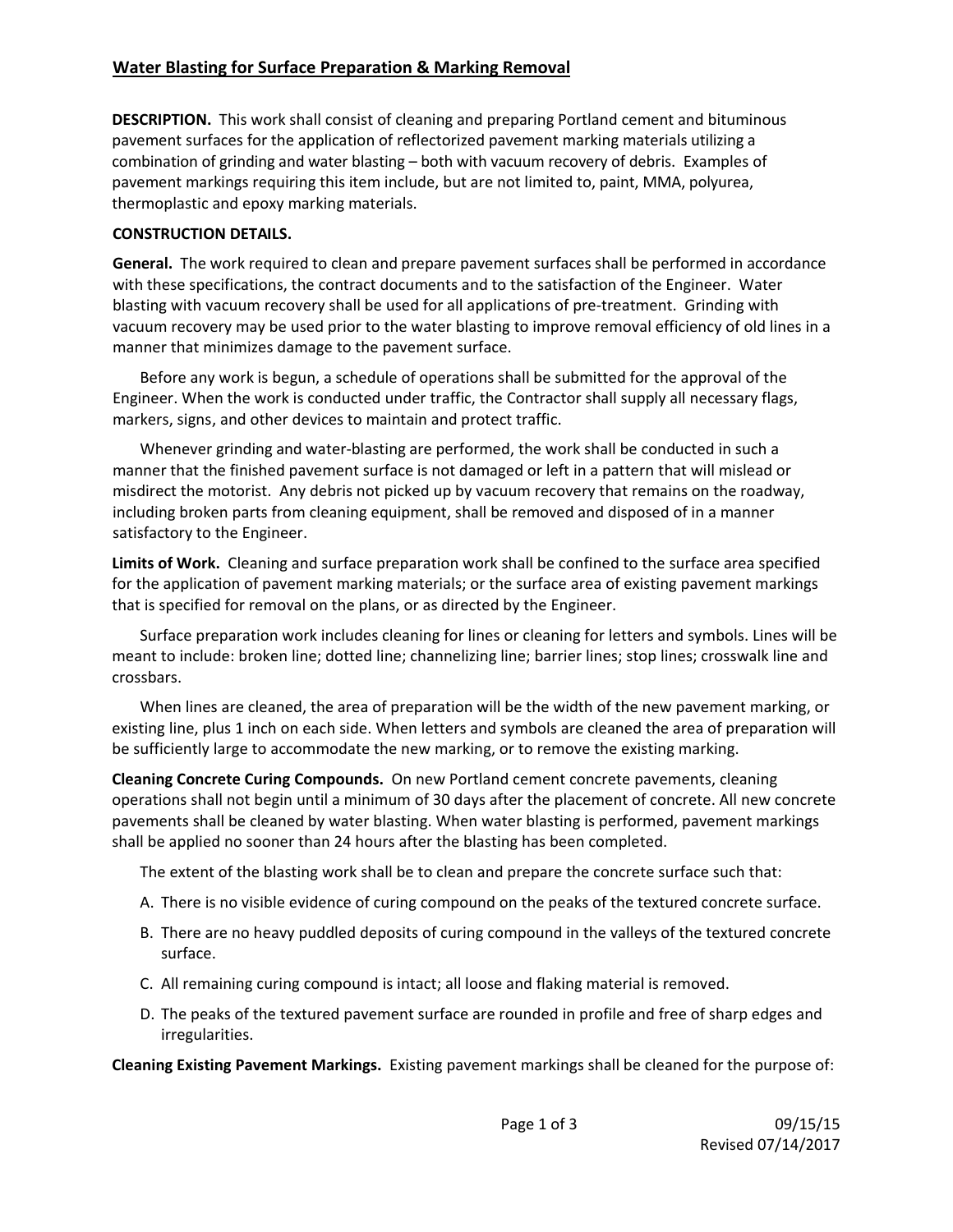- A. Preparing the pavement surface for the application of new pavement markings in the same location as the existing markings.
- B. To remove existing markings that are in good condition which, if allowed to remain, will interfere with or otherwise conflict with newly applied marking patterns.

It shall be understood that in this context cleaning means the removal of an existing marking. It is not intended that all deteriorated existing pavement markings be removed. Example: If a new marking is applied to an unmarked "gap" in a broken line and the existing broken line pattern is worn or deteriorated, as determined by the Engineer, to the extent that it is not misleading or confusing to the motorist, the existing markings do not require removal.

Pavement markings shall be cleaned to the extent that 95% to 100% of the existing marking is removed. Removal operations shall be conducted in such a manner that no more than moderate color and/or surface texture change results on the surrounding pavement surface.

The determination of acceptable removal will be made by judgment of the Engineer and will be guided by the Department's pictorial standards of acceptable marking removal. Pictorial standards are available from the NYSDOT Materials Bureau.

**Replacement of Pavement Markings.** The Contractor shall not remove existing pavement markings and leave the highway unmarked overnight.

**Disposal of Waste Collected By Vacuum Recovery and Debris Removal.** Water blasting equipment used shall recover a minimum of 90% of water applied – leaving no standing water. Vacuumed water shall be filtered for re-use. Any wastewater and collected solid waste shall be disposed of in accordance with all federal, state, and local requirements. Pavement markings shall be installed within 72 hours of water blasting or as directed by the Engineer. Pavement shall be completely dry prior to PSM installation – time varying with temperature and humidity as needed.

**OPERATOR REQUIREMENTS.**  Operators of water blasting and grinding equipment shall have current certification of having successfully completed equipment manufacture's training for each type, make, and model of equipment used. A copy of such certification shall be provided to the Engineer when requested. Such operators shall take care to remove old and/or conflicting markings and to clean the surface thoroughly while preventing damage to the pavement. The Engineer may disallow any operator to use water blasting and grinding equipment if the operator is deemed to lack the skill and judgment required to adequately prepare the pavement for markings or to prevent unnecessary pavement damage.

**METHOD OF MEASUREMENT.** Surface cleaning and preparation of pavement surfaces for lines will be measured in Square Feet. No payment will be made for cleaning the number of feet of unmarked gaps between broken or dotted line segments.

**BASIS OF PAYMENT.** The contract unit price shall include the cost of mobilization, furnishing all labor, materials and equipment to satisfactorily complete the work – including the cost of work zone traffic control as needed. The Engineer shall determine if separate payment is justified for removal of conflicting lines/letters/symbols/color in addition to payment for surface preparation of new lines/letters/symbols/color to be installed. No payment will be made under this item for the removal of pavement markings required under the section "**Defective Pavement Markings".**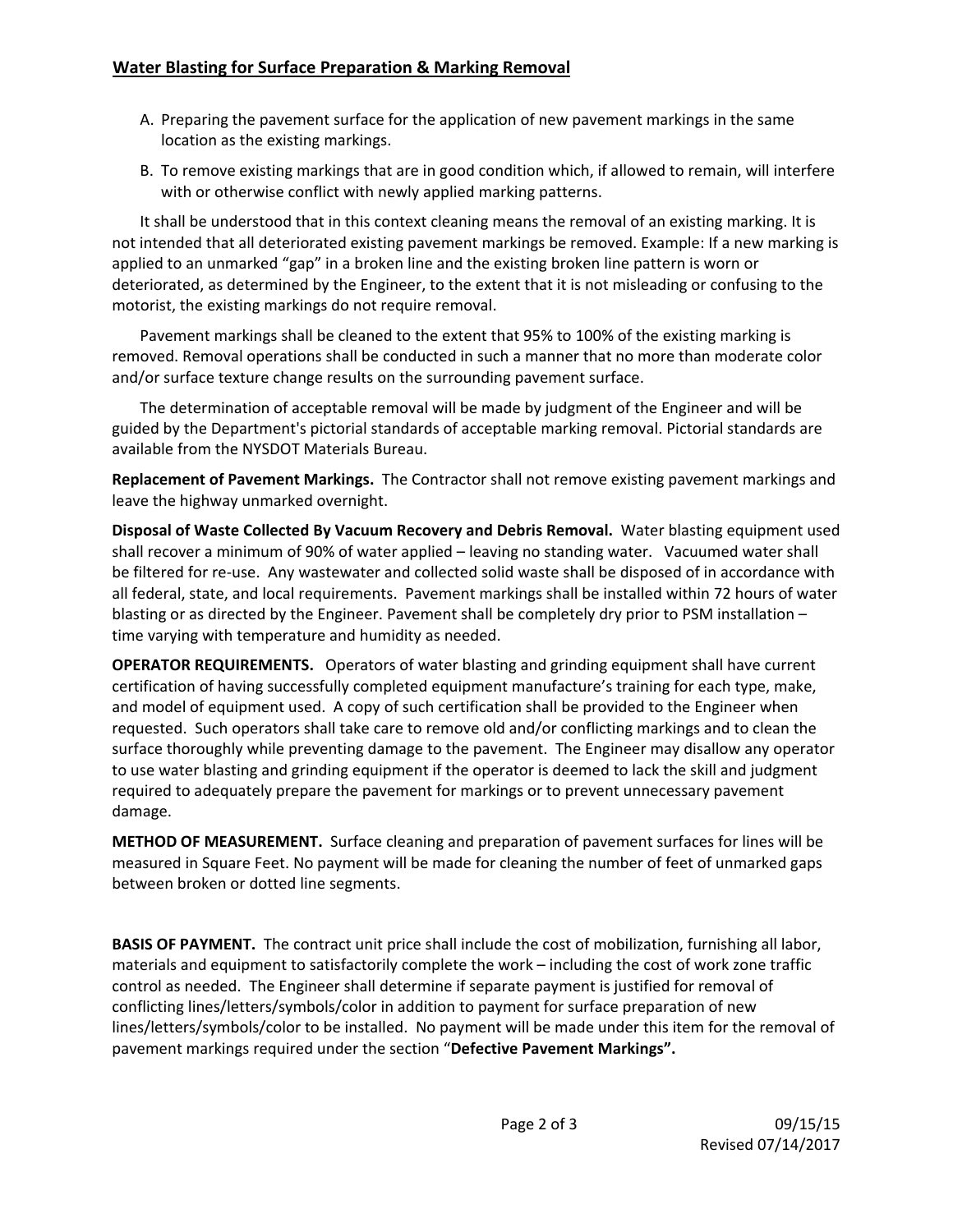## *Payment will be made under:*

Water Blasting for Surface Preparation & Marking Removal Square Feet\* Square Feet\*

**Item Pay Unit**

\*See following page for table to be used in determining area of letters and symbols